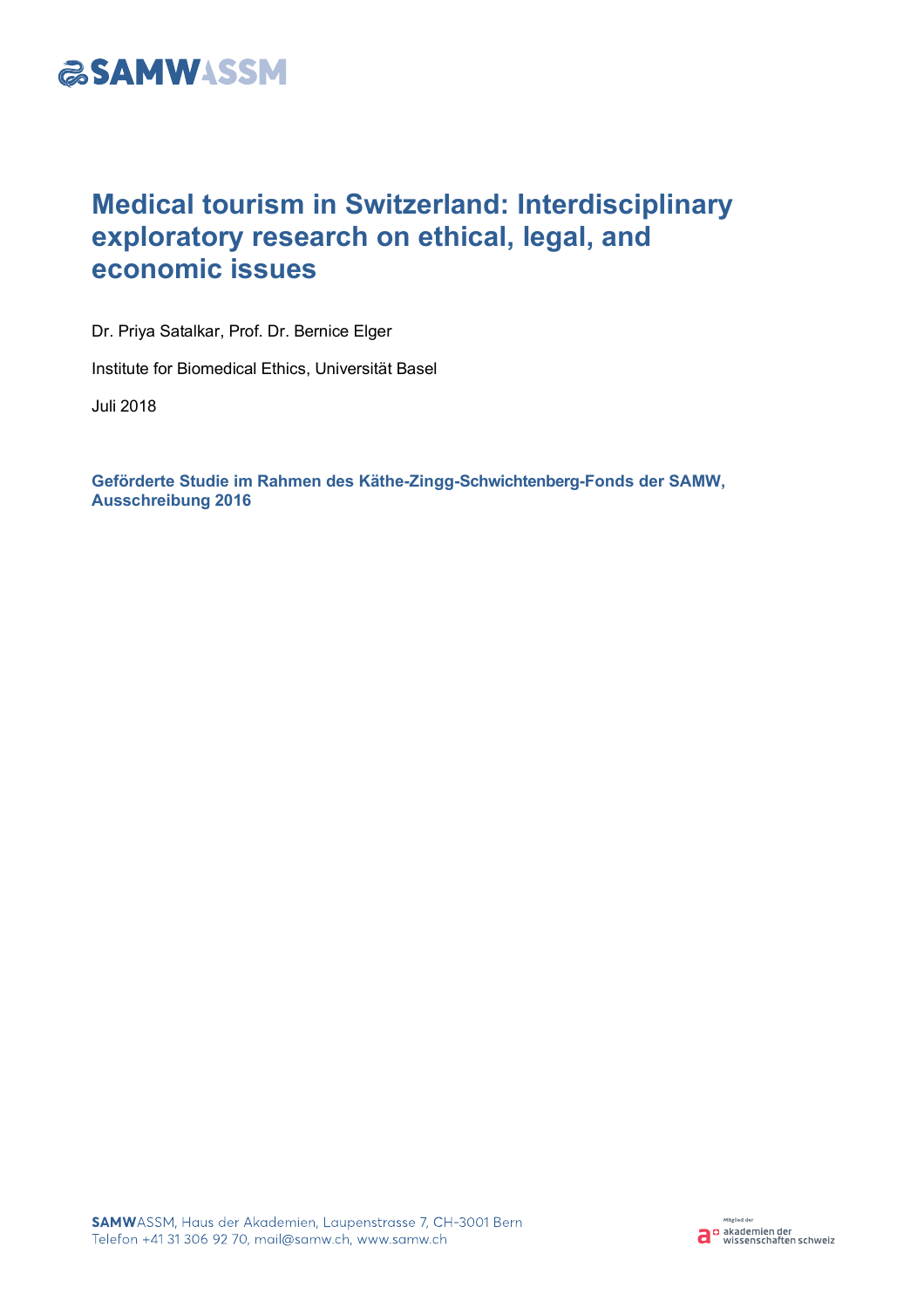## **Summary**

Currently the number of self-paying patients from abroad who travel to Switzerland to seek health care is estimated to be around 0.5-5% of all patients being treated by the Swiss healthcare system. Though this number is small, these patients are considered valuable from financial point of view. They also contribute to education and training of health care professionals and help build reputation of Switzerland as a destination for excellence in health care. The unique qualities of Swiss health services that attract patients from abroad are technologically advanced medical infrastructure, highly trained health care professionals, belief in 'Swiss quality and precision', strong commitment to protect the privacy of patients while caring for their health needs in a holistic and 'exclusive' manner and stable socio-political environment. The main challenge to attract patients from abroad is the high cost of health care in Switzerland as compared to neighboring countries even though many argue that Switzerland provides better quality to price ratio. Health care professionals caring for these patients struggle with certain challenges related to inter-cultural differences, language barrier, gender and power dynamics and mismatch between expectations of patients from the professionals and the best interest of patients. Most providers and clinics proactively address these challenges through professional interpreters and intercultural sensitization. It was firmly argued that as long as the number of patients from abroad does not expand rapidly in a short period of time, these patients will not have any adverse impact on access to health care of the local Swiss population. Swiss medical tourism model at present is focused on a small number of 'high potential' clients/patients than treating large number of patients from abroad. It will be crucial to observe how this paradigm changes over time.

# **Background**

Medical tourism model of Switzerland is an interesting case to examine contribution (financial and other) made by the 'self-paying' patients from abroad towards the Swiss health care system and the impact their service utilization could have on the health care received by the local patient population.

# **Objectives**

This exploratory research study had two main objectives related to empirical and normative investigations respectively. The empirical part was designed to obtain much needed and presently lacking data on medical tourism to Switzerland, particularly on the experience of health professionals and other stakeholders involved. The second set of objectives involved the normative ethical analysis - whether Swiss authorities and policy makers should promote and support medical tourism to Switzerland.

# **Design and methods**

Limited academic literature on medical tourism to Switzerland required this exploratory research to employ a multipronged approach to understand the scope of medical tourism and its ethical,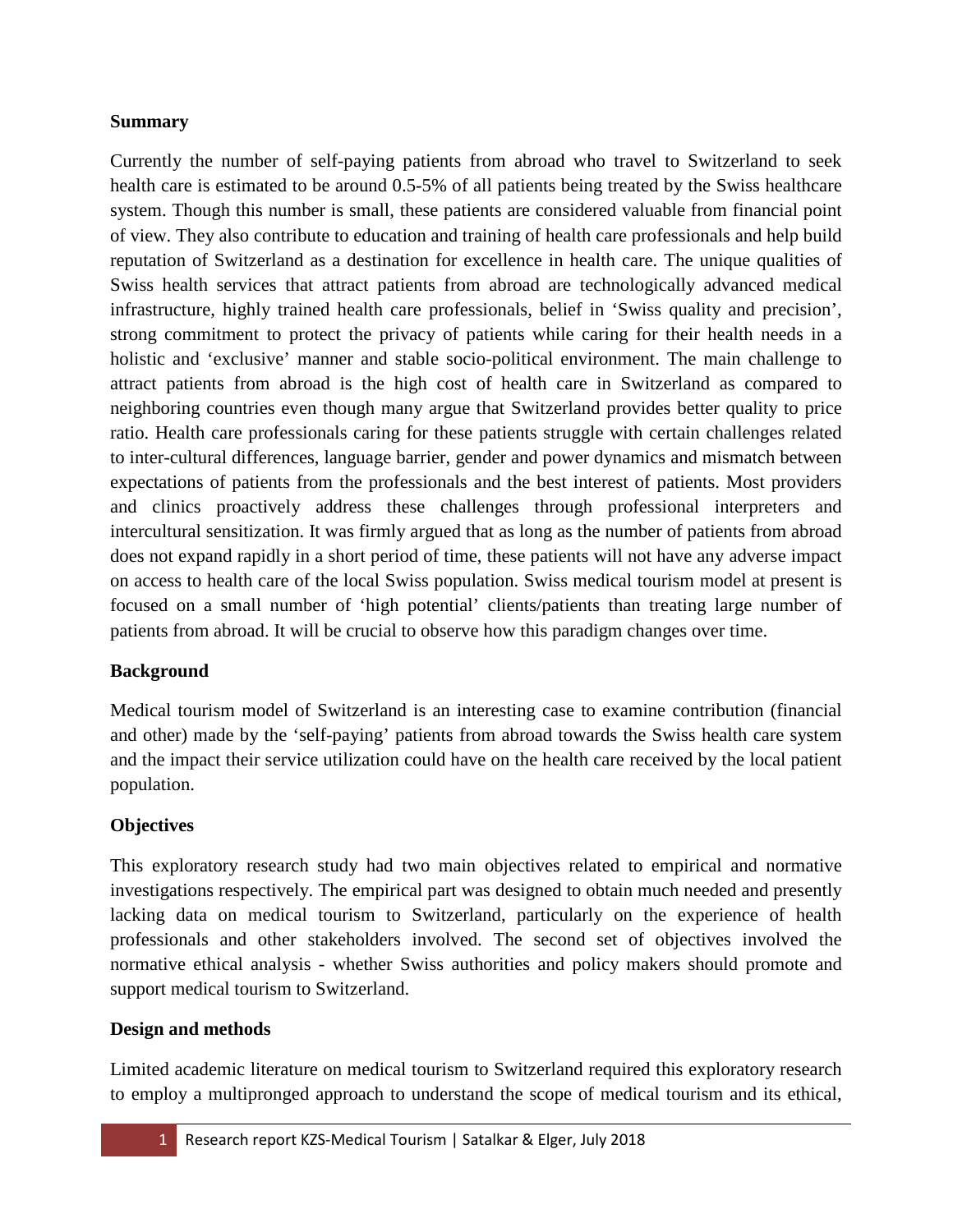legal and economic implications from the perspectives of key stakeholders and health care professionals. The empirical investigation had two main components:

- a. analysis of the materials used by various clinics and hospitals to reach out to potential patients from abroad who are interested in and can afford health care in Switzerland
- b. 30 in-depth interviews with stakeholders and health care professionals (in public and private set-ups) directly involved in caring for patients from abroad

# *Detailed methodology*

a. Understanding how Swiss hospitals and clinics reach out to potential clients and what characteristics of Swiss health services are highlighted to attract the self-paying patients abroad

## Materials collected and analyzed

- 1. the websites of key publically funded and private hospitals/groups of clinics from the German and French speaking regions of Switzerland targeted at patients from abroad
- 2. brochures, leaflets prepared for patients from abroad, found on the websites of clinics or given to us by the respondents at the time of interview
- 3. informational videos posted by some of the clinics and hospitals to highlight their services in various web-based portals such as YouTube
- 4. the website of 'SwissHealth' which was established as an umbrella organization of various Swiss hospitals and clinics to promote Swiss health care services among patients from abroad and to streamline patient procurement.
- 5. any other promotional material we could find for example in 'in-flight' magazine of Swiss airline, a life style magazine published in Russian but with adverts and advertorial material for medical tourism to Switzerland

# Focus of analysis

We focused on understanding the 'look' and the 'feel' of these websites and materials, the kind of images used (young and radiant looking men and women, beautiful backdrops of Swiss landscape), the foreign languages in which at least some of the content was made available and values and characteristics of Swiss health services highlighted such as 'Swiss quality', 'Swiss precision', 'world-class hospitality', 'innovation', 'trustworthy' and 'transparency'.

#### Contribution towards interview component of the study

This scoping review contributed to the project in following ways.

1. It helped us identify the key stakeholders of Swiss medical tourism whom we later contacted for in-depth interviews.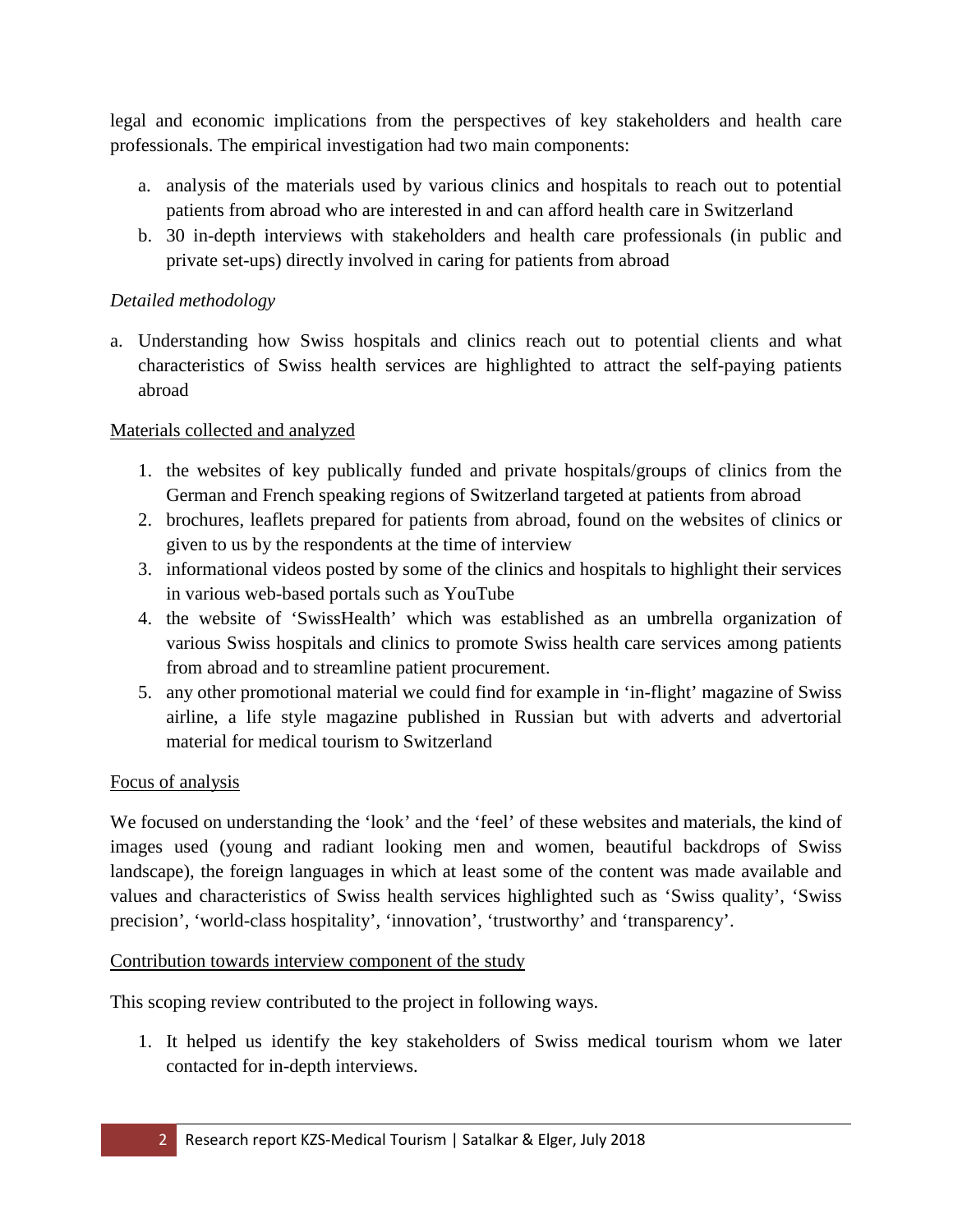- 2. It gave us basic understanding of how Swiss hospitals reach out to patients from abroad and what characteristics they highlight as the unique offering from Swiss health services. These insights contributed to development of interview guide and helped us gather further clarification on these points during in-depth interviews.
- b. In-depth interviews with stakeholders and health care professionals

We carried out in-depth interviews with stakeholders and health care professionals who had experience of working with 'self-paying' patients from abroad. These interviews were focused on understanding 1) the way medical tourism to Switzerland is organized, 2) the 'uniqueness' and competitive dis/advantage of the Swiss health care system as compared to other countries also interested in attracting patients from abroad such as Germany, the UK, the US, Spain, Austria and 3) the challenges encountered by stakeholders in attracting patients from abroad and while caring for them in Switzerland.

## Materials collected and analyzed

We prepared a list of open ended questions to facilitate the conversation with the respondents of this study. This interview guide drew insights from the review of academic literature on medical tourism in non-Swiss context and analysis of promotional materials described above. The interview guide was pilot tested and further refined.

We made efforts to include diverse stakeholders in this interview study to gain understanding of the scope and practice of medical tourism in Switzerland from diverse perspectives. The key stakeholders are management consultants supporting clinics to attract patients from abroad, the heads of international service divisions of hospitals and clinics, directors and chief operating officers of hospitals and clinics and the agents facilitating treatment of foreign patients in Switzerland. Among health care providers, we focused on the disciplines of cardiology, cardiac surgery, oncology, pediatrics, orthopedic surgery and neurorehabilitation. We intentionally excluded certain segments of medical tourism industry such as aesthetic and cosmetic surgery, wellness industry and regenerative medicine.

We identified key individuals and organizations active in the field of medical tourism in Switzerland, approached them with an email describing the goal of the study and requested their participation. We conducted interviews according to the preference of the respondent either in person or through a phone call, explained the ways in which we will protect their identity, sought their permission to record the conversation on an audio device and asked whether they would like to receive and review their interview transcript. We obtained oral inform consent from each respondent, recorded it on the audio device, transcribed verbatim and stored separately from the rest of interview transcript.

We conducted in-depth interviews with 30 experts and stakeholders during this project. The respondents at the start of the project helped us get in touch with other experts in the field and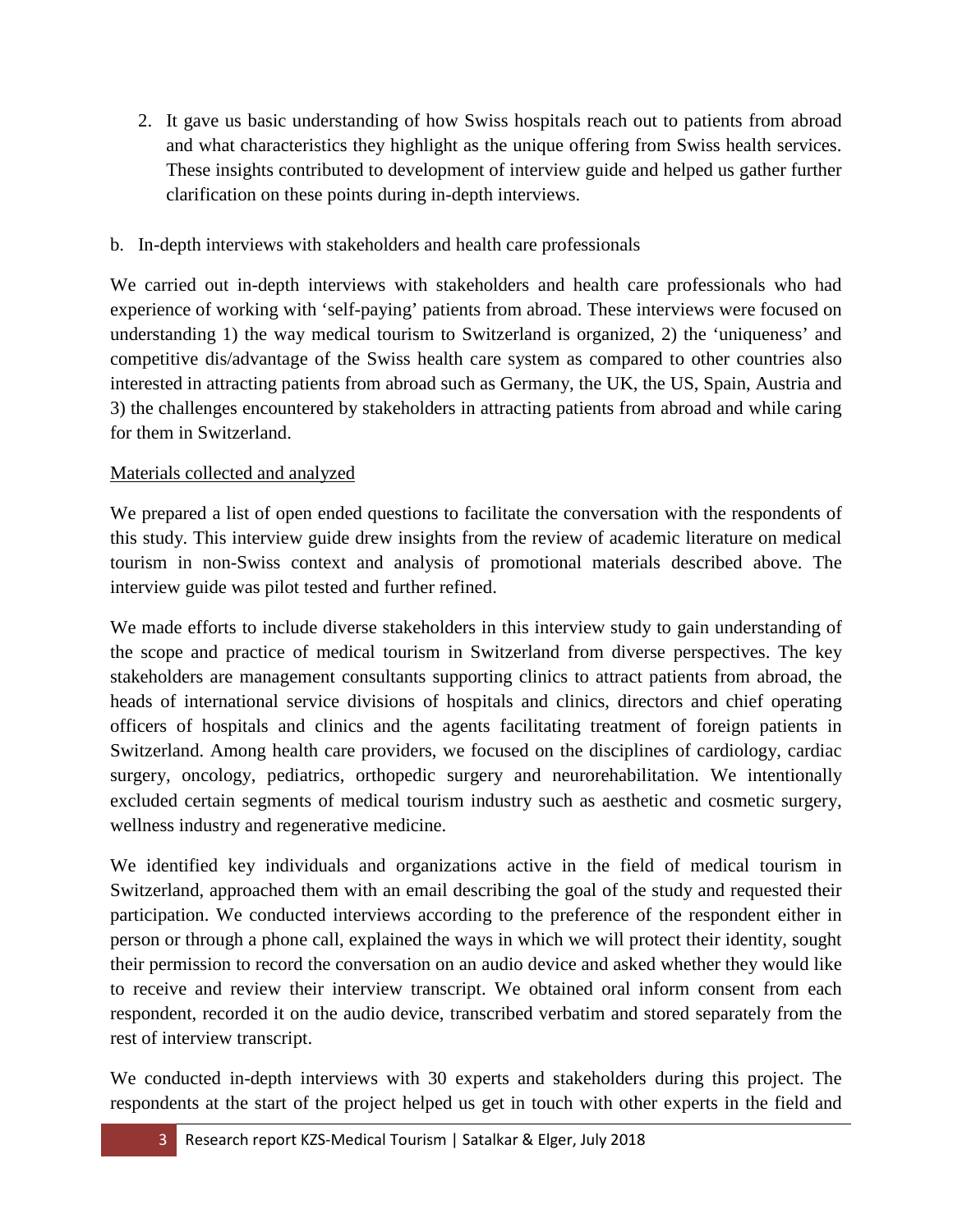facilitated snowball sampling. Recruitment was guided by theoretical saturation; we stopped recruitment when we believed that additional interviews were not providing new insights on this topic. The duration of interviews ranged from 17 to 100 minutes; the average interview lasted 40 minutes. We transcribed each interview verbatim and removed all identifiable information during transcription. We stored transcripts with consecutive numbers.

#### Data analysis

We read each transcript several times to familiarize ourselves with the data. We carried out coding of interviews as a team aided with qualitative data analysis software. Several discussions within research team helped us clarify questions on coding, reduce subjective bias, aided triangulation and improved the rigor of analysis.

#### Challenges encountered

The interview partners in public and private health sector were often reluctant to be interviewed. Even those who agreed to be interviewed did not answer questions related to financial aspect of medical tourism.

#### **Key findings**

#### *Scale of medical tourism to Switzerland*

It was challenging to get the exact number of 'self-paying' patients from abroad coming to Switzerland for health care, from now on referred to as 'medical tourists'. Clinics and hospitals were reluctant to provide these numbers and stated that they do not collect these figures. The general consensus among our respondents regarding the number of medical tourists ranged between 0.5 to 5% of all patients treated in the Swiss health care system. This number can be slightly higher for some of the specialized private clinics and could range between 4 to 8% of all patients. For the university hospitals, this number was estimated to be less than 1%. Two main reasons provided for the lack of accurate number of medical tourists were different ways in which clinics kept track of patients from abroad in terms of outpatient consultations and hospital admissions, and not all medical tourists require 'visa for medical reasons' to enter Switzerland. Some national database could provide number of foreign patients treated in Switzerland each year though that could also include foreigners travelling to Switzerland for tourism, falling sick or meeting with an accident and hence getting treated in Swiss hospitals.

#### *Profile of patients coming to Switzerland for health care*

Medical tourism model of Switzerland is focused on 'niche' or 'high potential' patients. Unlike the model of medical tourism in India or Thailand which focuses on quality health care at lesser cost than in the home countries of patients, Swiss health care is appealing and affordable to only those who have necessary financial means either through personal funds or the State guarantee. Some of the Middle Eastern States cover the cost of treatment of all their citizens if they need to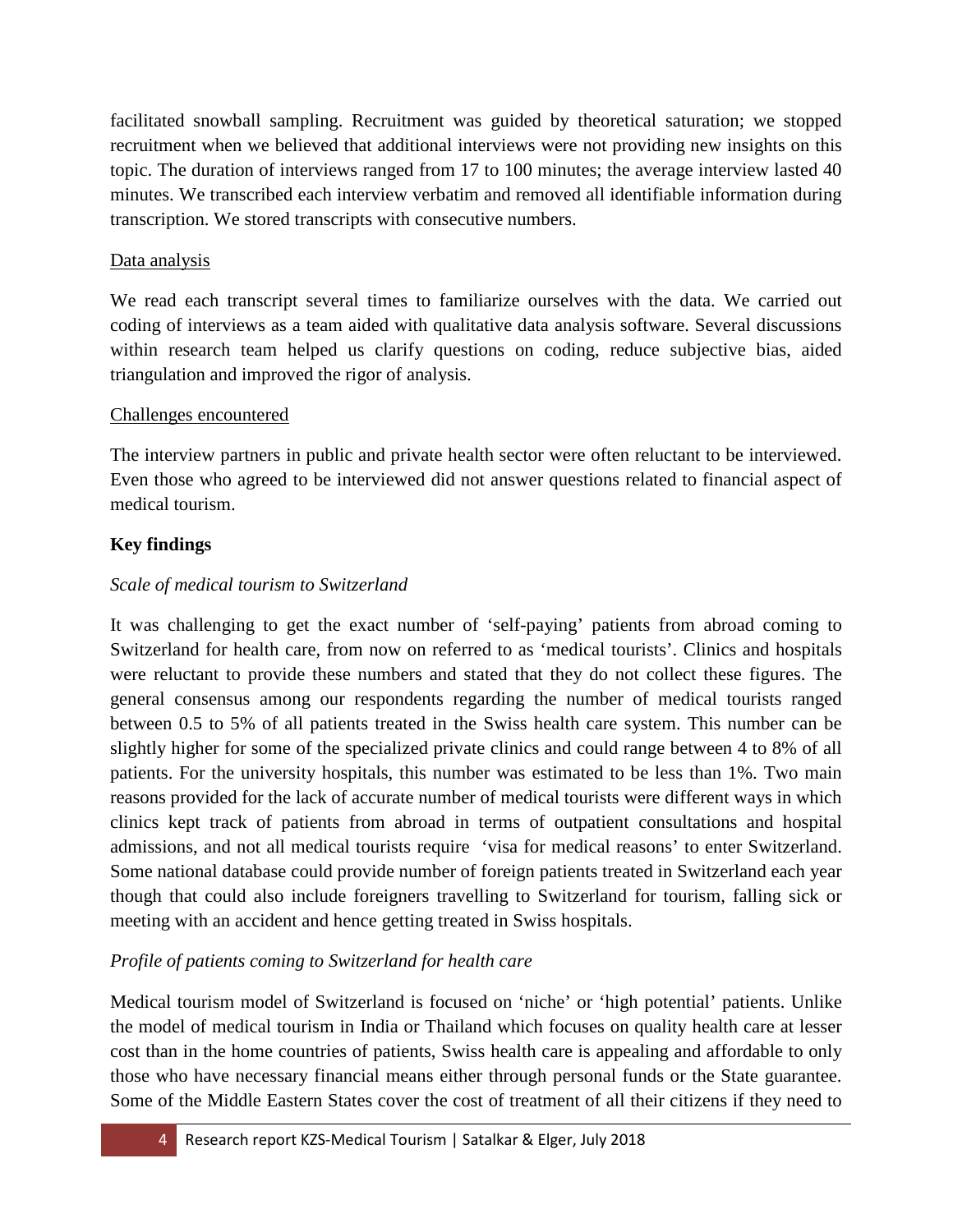be treated in Switzerland. The embassies of those countries in Switzerland play a crucial role in organizing care for these patients.

However, in recent years the profile of medical tourist to Switzerland has changed. It mainly encompasses the wealthy individuals and families who can afford the health care costs in Switzerland and include the members of the royal families and celebrities. Rarely humanitarian organizations and NGOs facilitate specialized treatment and surgeries required by the children from developing countries. Though not very frequent, 'middle income' families put together all their financial means to organize specialized treatment of their child in Switzerland. The main regions of the World from where Switzerland continues to receive patients are the Middle Eastern States, Russia, countries previously part of USSR and in growing patients numbers China. The Chinese patients are focused on preventative care and wellness industry and hence were not discussed during these interviews.

#### *Unique selling points of the Swiss health care system*

The respondents of this study were aware of high treatment cost in Switzerland as compared to neighboring Germany, France or Austria. However in spite of the high cost, many of them argued that Swiss health services provide better quality to cost ratio for the patients. Though from the technical point of view, the care was comparable between Germany, France and Switzerland, some of them argued that the cost of treatment in Switzerland could be double that in Germany. The value for additional money spent on receiving health care in Switzerland was attributed to parameters such as 'precision', 'personalized treatment plan', technologically advanced infrastructure, Swiss physicians and medical researchers being pioneers in innovation and translation research and Swiss strength in hospitality. Many argued that medical tourists believe in 'Swiss quality' which becomes a brand in itself. In their minds, Switzerland equates with high quality and trustworthiness and trust is what they lack with the health care providers in their home country. Furthermore, many wealthy patients and celebrities are willing to pay more money to get treated in Switzerland due to its strong commitment to protect the privacy of the patients. This was perceived extremely important if someone was being treated for illnesses which carry social stigma such as mental illnesses and addictions or if their injury could harm their reputation or status in the field such as in competitive sports or show business. Additional attractive features of the Swiss health care system were described in terms of its health care staff, their international background, linguistic abilities, high qualifications and expertise, professional behavior, effective multidisciplinary team approach and high doctor-patient and nurse-patient ratio. High nursing staff to patient ratio was considered key in post-surgical recovery and rehabilitation.

#### *Contribution of patients from abroad to the Swiss health care system*

Though the number of medical tourists coming to Switzerland is small, it was argued that the financial contribution they make to the health system is significant. A couple of respondents argued that these self-paying patients help in cross financing treatment of the local Swiss population. When asked how the cross financing actually works, the answer was rather unclear. It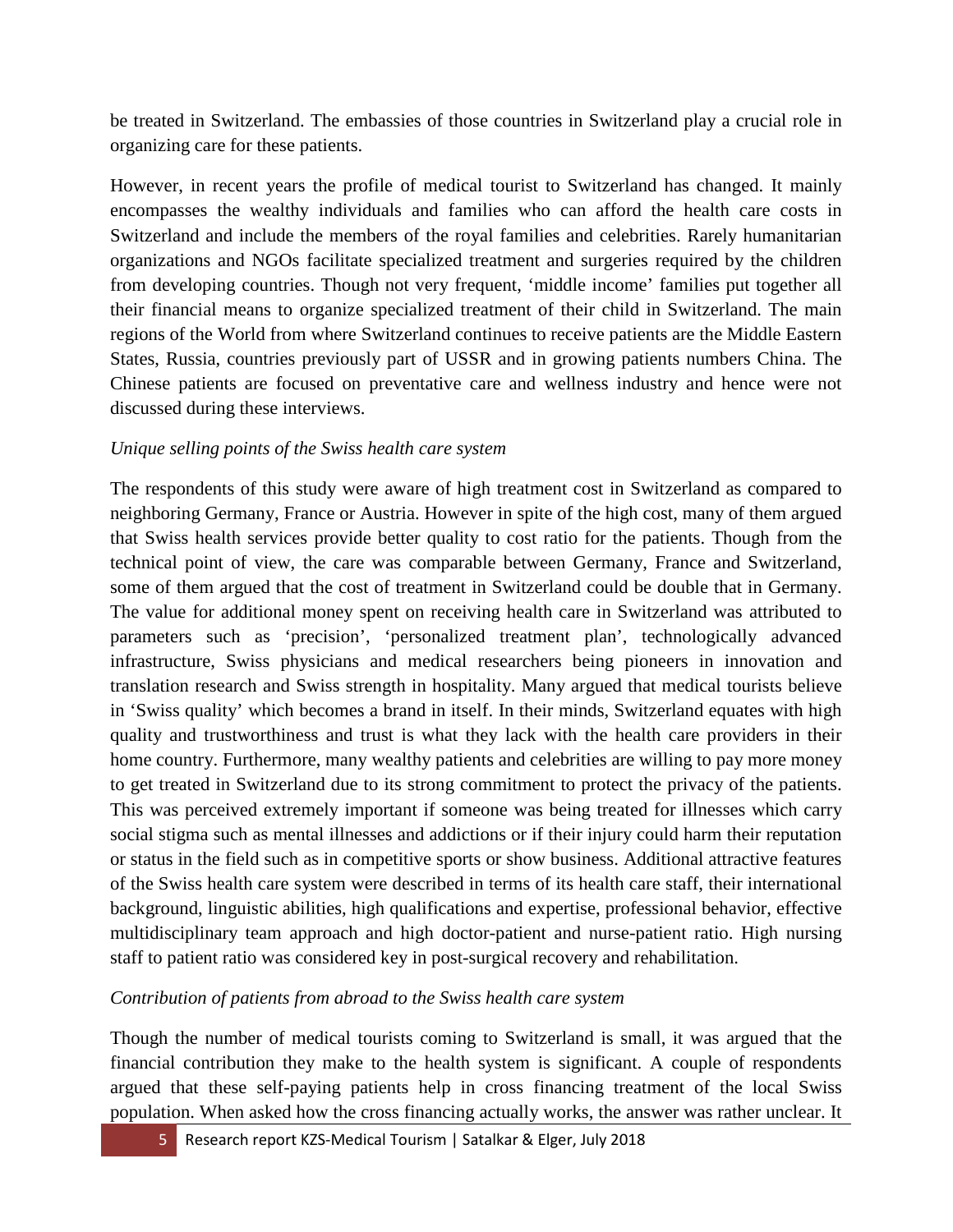was stated that hospitals often do not cover their costs when local patients with KVG are treated. The profits made from the treatment of self-paying patients from abroad help to compensate the losses made while treating local patients with mandatory health insurance. However, we could not engage these respondents further on this topic and other respondents were not interested to discuss this either. Though the exact financial contribution by the medical tourists to Swiss health care system was never elaborated in details, all respondents agreed that the medical tourists are important from a financial point of view.

Indirect contribution of these patients towards improvement of the Swiss health care system was in terms of enhancing skills and competencies of the health care staff including inter-cultural skills. These patients helped build the reputation of Swiss hospitals and the health care professionals working there not only in their home country but also globally. This was also attributed to maintaining the required level of competence and training standards in centers of excellence and specialized care across Switzerland. A few respondents stated that these patients from abroad aid in training of doctors in Swiss hospitals though others refuted such claims. This educational contribution was specifically seen in terms of pathologies that are generally not seen in the local population either due to early detection and treatment or because these conditions have been eliminated locally. Only one respondent described that the money gained by his department through treating foreign patients is used to partially fund research by his team however none of the other respondents agreed with this claim.

#### *Challenges in attracting and treating medical tourists*

A main challenge was patient acquisition partly due to high cost of medical treatment in Switzerland. The competition with the neighboring countries in terms of cost often leaves Switzerland in a position of disadvantage. That is why many clinics and hospitals have focused on creating 'exclusive' service package to attract medical tourists rather than focusing on getting them in larger numbers. It was believed that this 'exclusivity' would be lost if hospitals in Switzerland would start treating thousands of patients from abroad. Other financial challenges were cost estimation, recovery of full costs especially if the hospital stay of the patient is prolonged than what was earlier envisioned, and patients not showing up for their planned appointments for out-patient consultations.

Some of the health care professionals stated that quality of medical records they receive from abroad are often of limited utility to assess the patient's disease or severity of his condition and to advise him or her whether to travel to Switzerland for treatment. Others believed that this really varies from country to country and city to city. Sometimes they receive excellent medical documentation from the countries where they would least expect it and sometimes they also need to inform the patients that the diagnosis they received in their country was wrong. Most patients did not return to Switzerland for follow-up after their discharge or surgery however they kept their doctors informed on their recovery.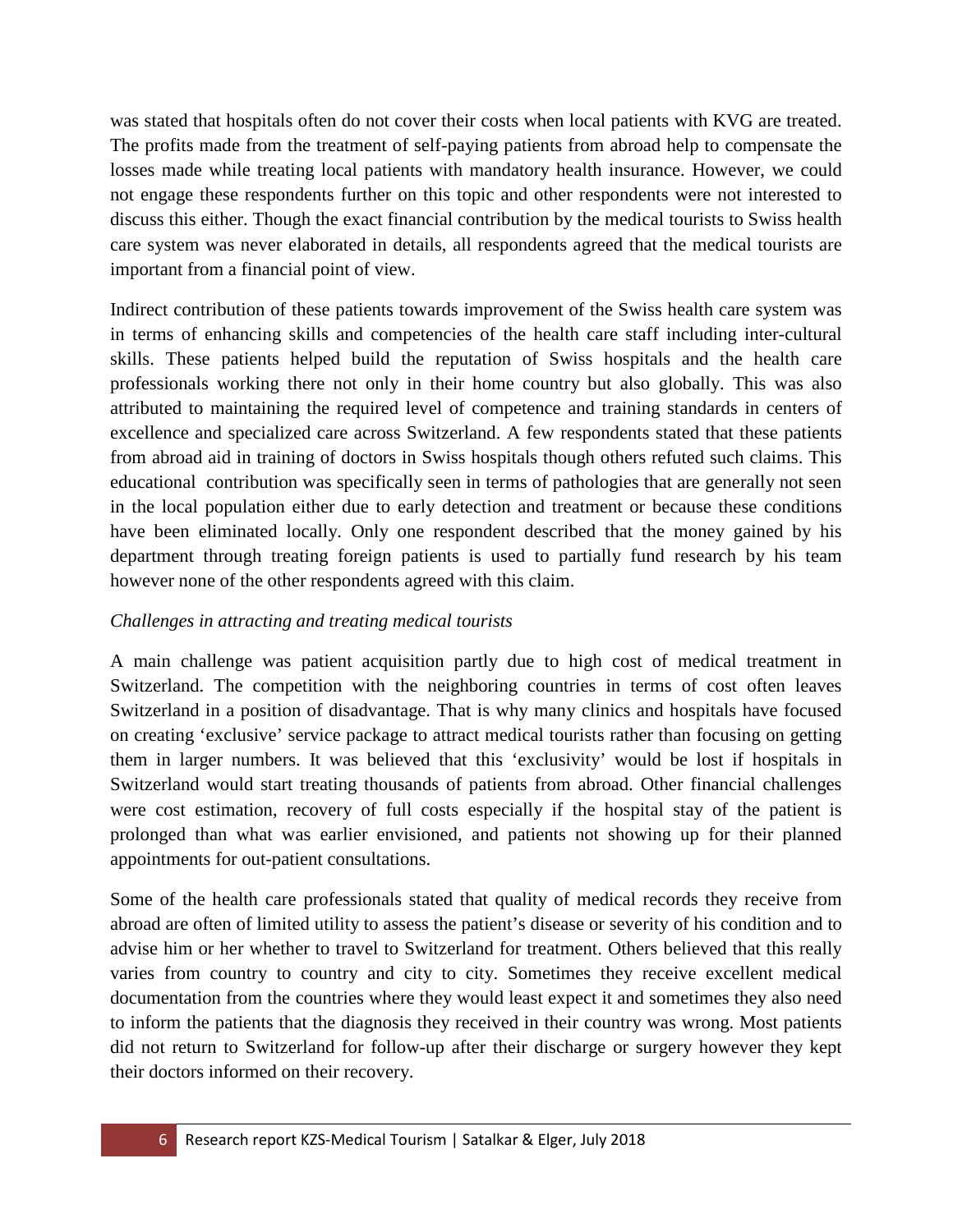Cultural and language barriers were often mentioned by the health care providers while discussing challenges in treating patients from abroad. Though many private clinics insist on involving professional interpreters during consultation at an extra cost, many patients bring along a family member who acts as an interpreter. The health care professionals argued that it is often very challenging to explain risks and probabilities of those risks during a complicated surgery such as a heart surgery when it is being communicated to the patient via an untrained interpreter. Though in general it was believed that the kind of medical tourists who afford health care in Switzerland are able to understand and provide informed consent for the treatment to be received, it was also observed that sometimes it is challenging to convince patients and their families of the futility of continued treatment in life limiting and life threatening conditions.

# *Impact of patients from abroad on health service in Switzerland*

We were interested to find out whether the stakeholders of medical tourism in Switzerland perceive any potential negative impact of medical tourists on access to health care by the local population. A large majority of our respondents believed firmly that medical tourists do not cause adverse impact on the access to health care of the local patient population. They attributed this to surplus capacity of the Swiss health care system which is being currently underutilized and their meticulous planning to prevent such negative impact. Many stressed the point that for them the local patients are the largest client group and they would not want to 'damage' their reputation in the eyes of the local community in order to get a 'few' self-paying patients from abroad.

However, there were a few critical voices who argued that if not planned carefully, there could be adverse impact in terms of longer waiting time for appointments for local populations. As long as the patients from abroad do not significantly increase beyond the current estimated numbers, there is less likelihood of adverse impact on the local population.

# **Publication plan**

We are collaborating with a medical doctor who is writing his thesis (medical doctor) and works in a hospital in the Basel area and give priority to his time planning. His own experience, as well as experience of BE as doctors, and the experience of PS as patient in the Swiss health care system are very useful when summarizing the results for the international readership. We have planned the following manuscripts based on the findings of this study.

Manuscripts based on empirical component of the study

- 1. Analysis of the claim of 'Swiss quality' as a unique selling point of Swiss health care services for attracting patients from abroad
- 2. Challenges faced by health care professionals while caring for patients from abroad with special focus on inter-cultural aspects
- 3. What is the likely gain of the Swiss health care system by attracting 'self-paying' patients from abroad from the perspective of stakeholders